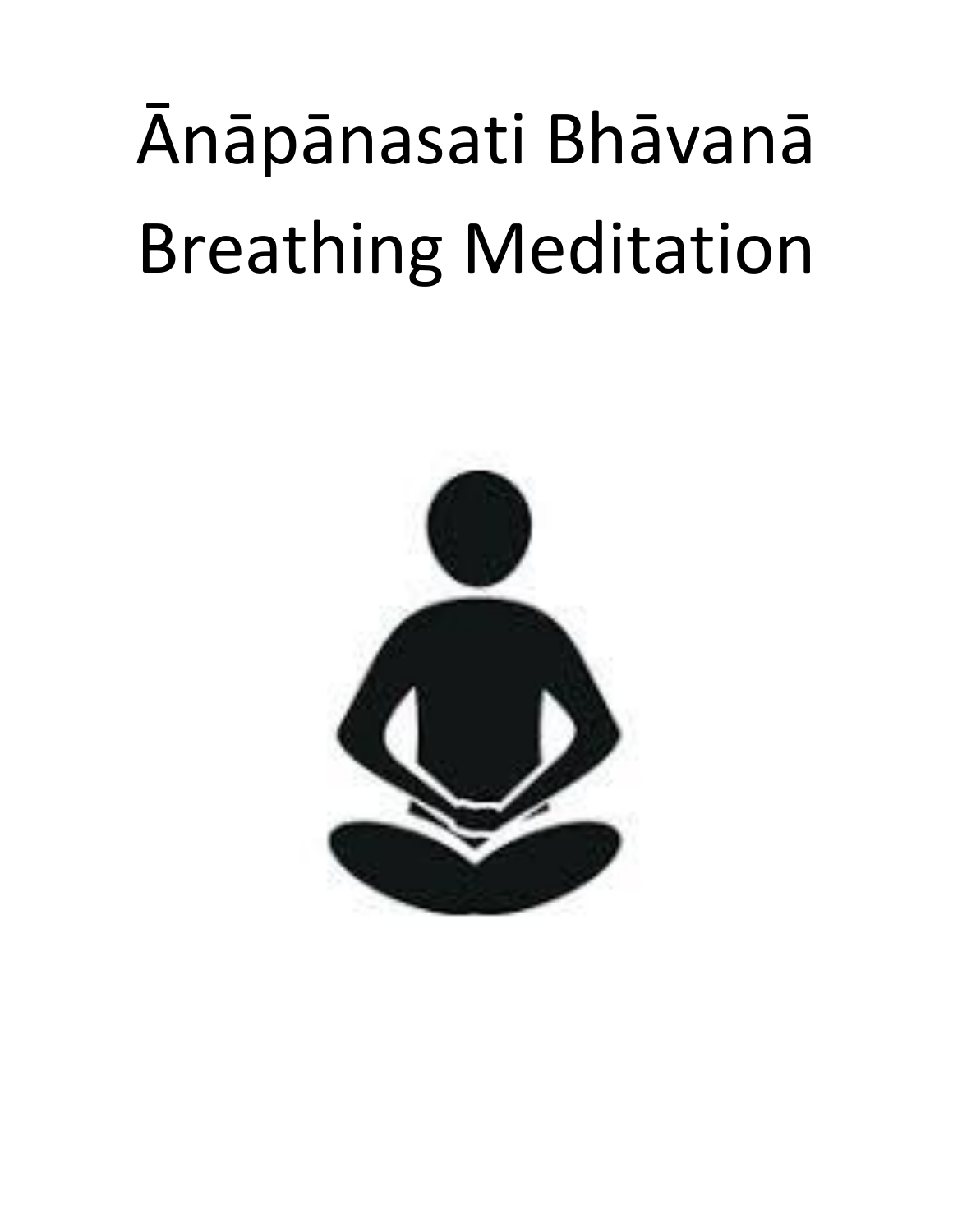Anāpānasati Bhāvanā ~ Breathing Meditation Sit down; legs folded crosswise, holding your body straight, keep your mindfulness on breathing. Ever mindful, you breathe in, mindful you breathe out. Breathing in long, you know, ' I breathe in long.' Breathing out long, you know, ' I breathe out long.'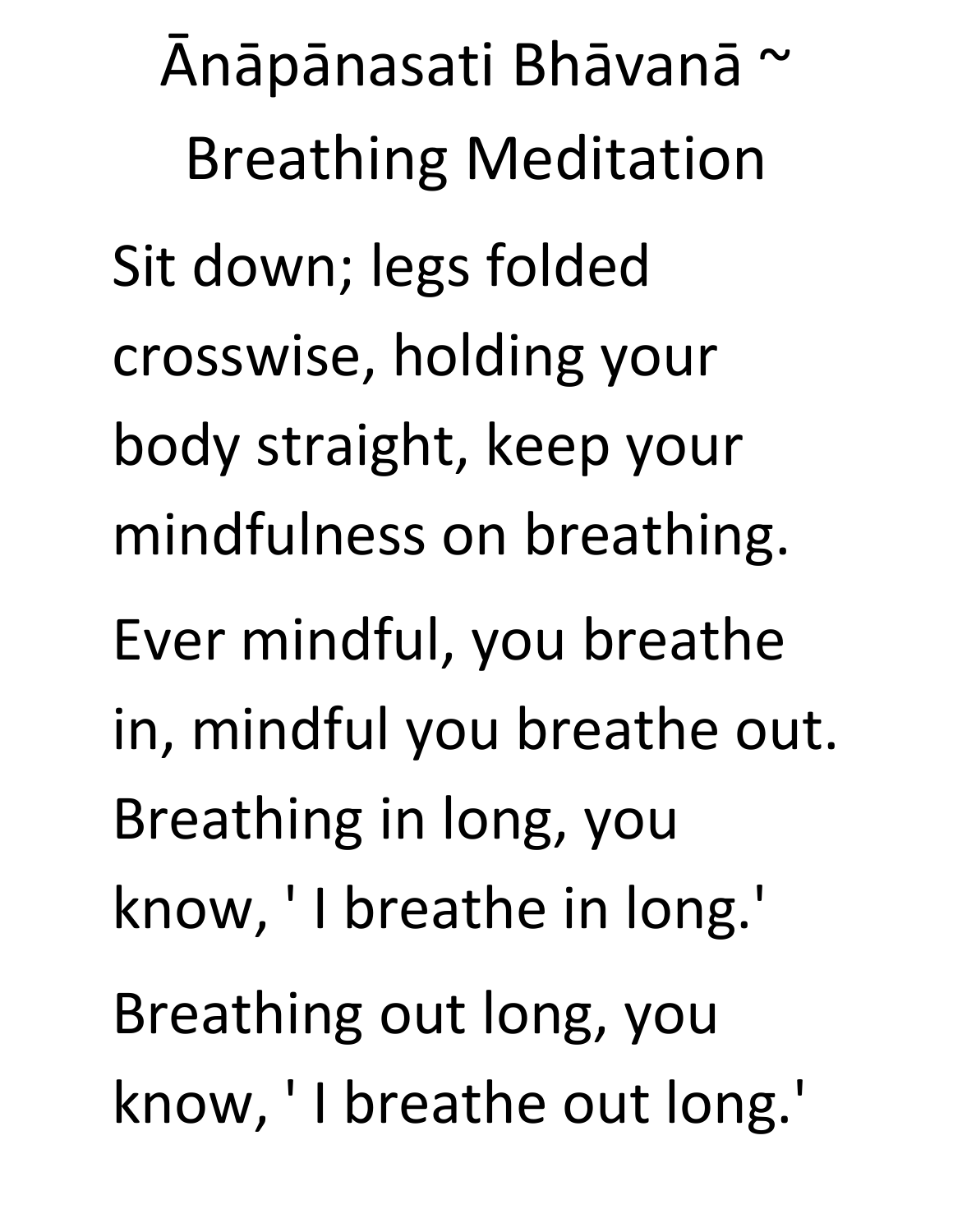Breathing in short, you know, 'I breathe in short.' Breathing out short, you know, 'I breathe out short.' Train thus, 'conscious of the entire breathing process, I shall breathe in.'

Train thus, 'conscious of the entire breathing process, I shall breathe out.'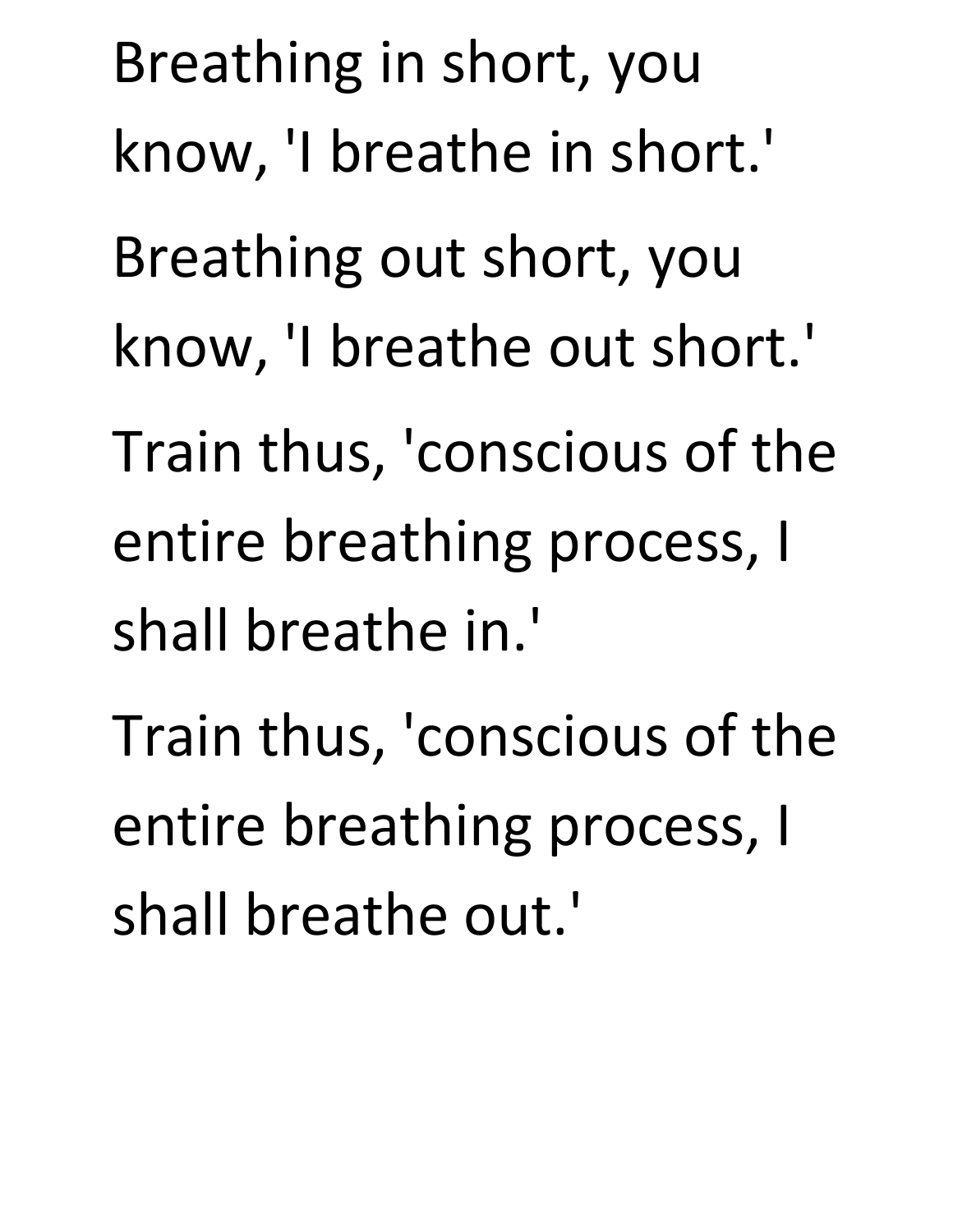Train thus, 'calming of the entire breathing process, I shall breathe in.'

Train thus, 'calming of the entire breathing process, I shall breathe out.'

Now you are dwelling contemplating body in body ~ kayānupassanā ~ because in and out breathing is considered as a certain kind of body as it attaches to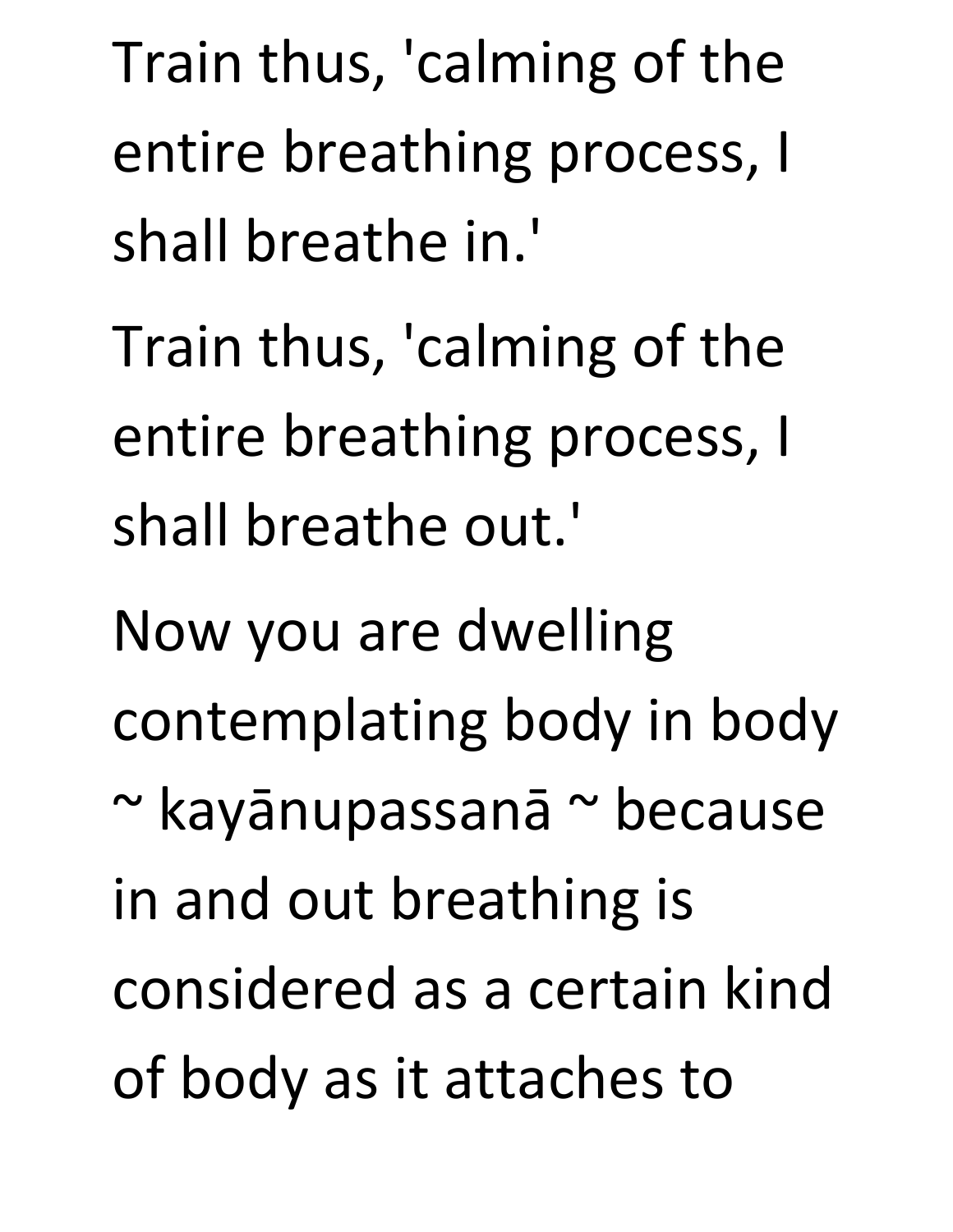body and depends on the lungs movements.

Train thus, 'experiencing rapture, I shall breathe in.'

Train thus, 'experiencing rapture, I shall breathe out.'

Train thus, 'experiencing happiness, I shall breathe in.'

Train thus, 'experiencing pleasure, I shall breathe out.'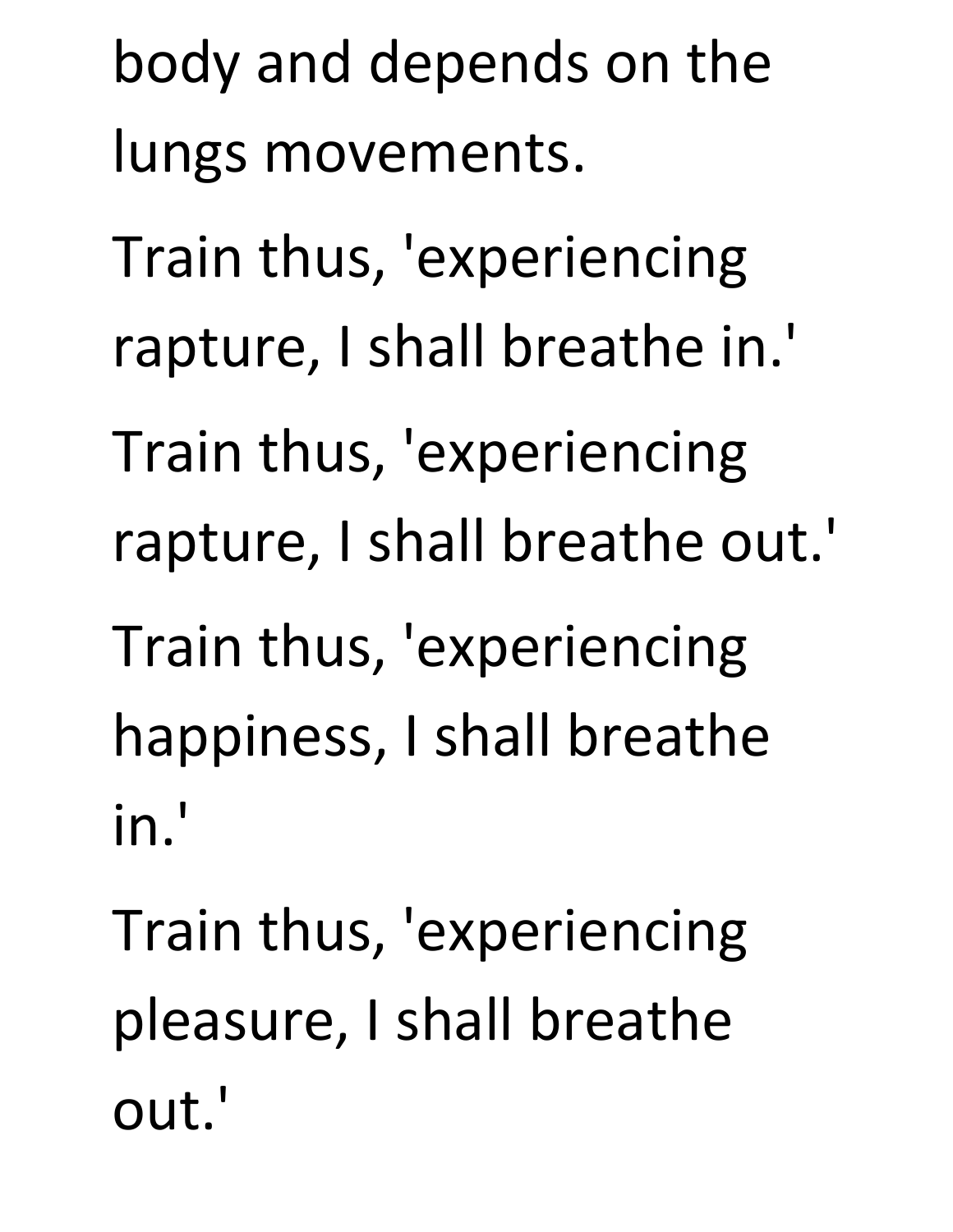Train thus, 'experiencing mental formations (feeling and perception), I shall breathe in.'

Train thus, 'experiencing mental formations (feeling and perception), I shall breathe out.'

Train thus, 'calming down mental formations, I shall breathe in.'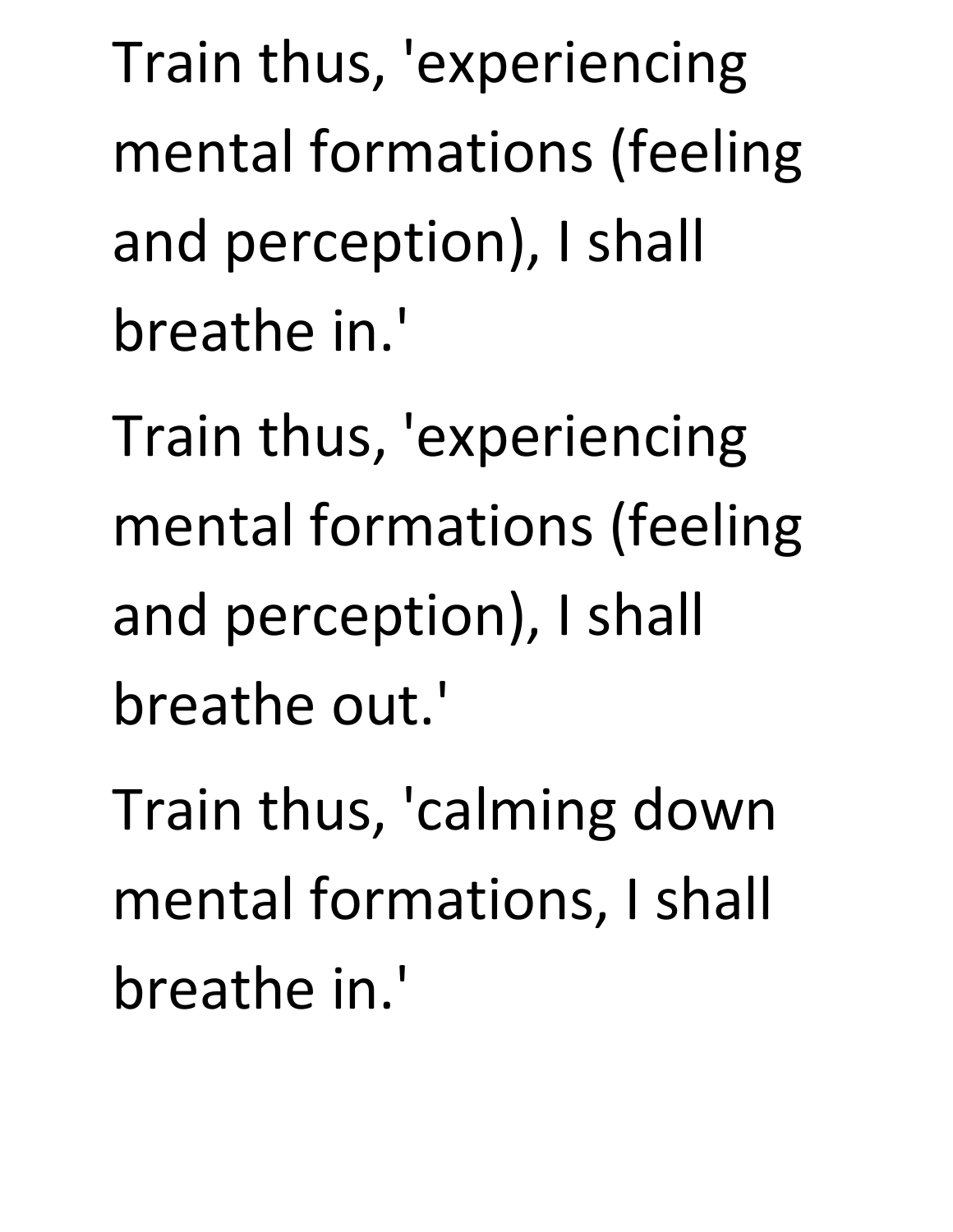Train thus, 'calming down mental formations, I shall breathe out.'

Now you are dwelling contemplating feelings in feelings ~ vēdanānupassanā ~ because, close attention to breathing in and breathing out, is a certain kind of feeling.